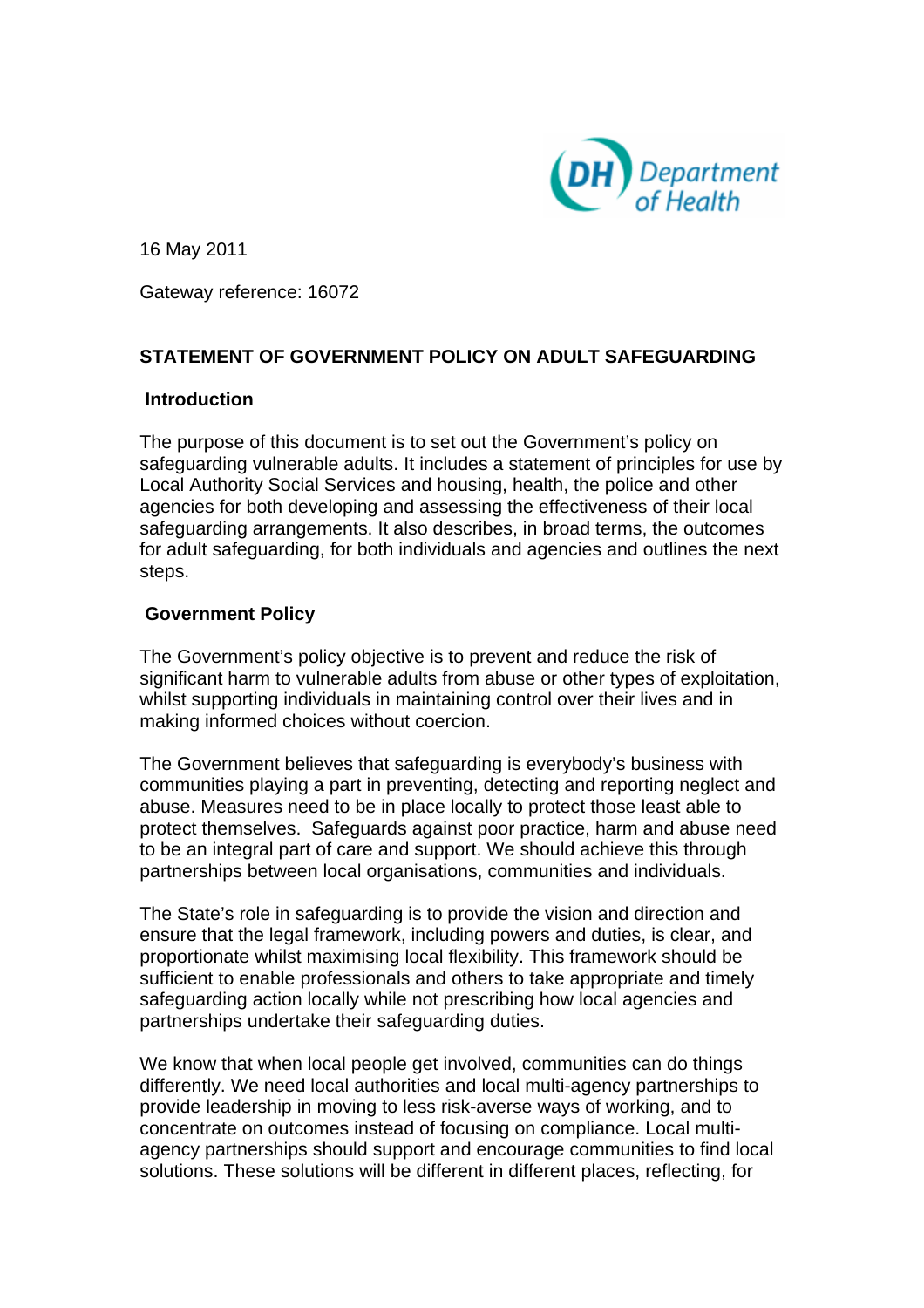example, local demographics and environmental characteristics. However, they should all reflect the key Principles that we set out below.

# **Principles**

Agencies can use the following principles to benchmark existing adult safeguarding arrangements to see how far they support this aim and to measure future improvements:

**Empowerment** - Presumption of person led decisions and informed consent.

**Protection** - Support and representation for those in greatest need.

**Prevention** - It is better to take action before harm occurs.

**Proportionality** – Proportionate and least intrusive response appropriate to the risk presented.

**Partnership** - Local solutions through services working with their communities. Communities have a part to play in preventing, detecting and reporting neglect and abuse.

**Accountability** - Accountability and transparency in delivering safeguarding.

# **Outcomes**

Below we make some suggestions for translating these principles into outcomes. Local partnerships might find these a useful starting point in developing locally agreed visible outcomes that local communities, users and carers, understand and agree. We look at these from an individual and a organisational perspective.

## Individuals

A summary of how people might experience these outcomes:

# **A**

# **People worked together to reduce risk to my safety and well being**

• I had the information I needed; in the way I needed it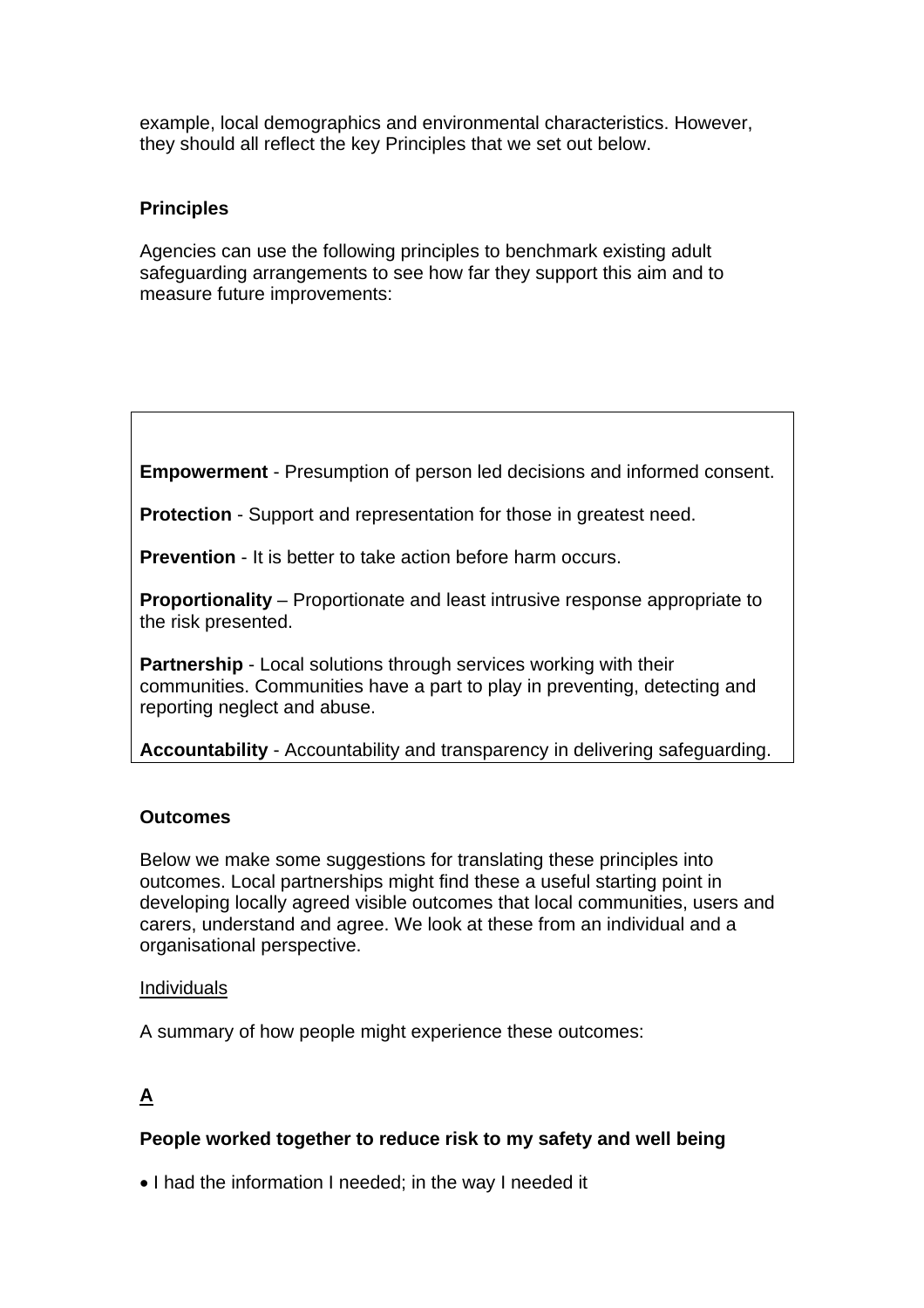- I was helped to plan ahead and manage the risks that were important to me
- People and services understood me recognised and respected what I could do and what I needed help with
- The people I wanted were involved
- I had good quality care I felt safe and in control
- When things started to go wrong, people around me noticed and acted early

## **People worked together and helped when I was harmed**

• People noticed and acted

• People asked what I wanted to happen and worked together with me to get it

- The people I wanted were involved
- I understood the reasons when decisions were made that I didn't agree with
- I got the help I needed by those in the best placed to give it
- The help I received made my situation better
- People will learn from my experience and use it to help others

# **B**

**Empowerment** –I am consulted about the outcomes I want from the safeguarding process and these directly inform what happens.

**Protection** - I am provided with help and support to report abuse. I am supported to take part in the safeguarding process to the extent to which I want and to which I am able.

**Prevention** - I am provided with easily understood information about what abuse is, how to recognise the signs and what I can do to seek help.

**Proportionality** - I am confident that the responses to risk will take into account my preferred outcomes or best interests.

**Partnership** - I am confident that information will be appropriately shared in a way that takes into account its personal and sensitive nature. I am confident that agencies will work together to find the most effective responses for my own situation.

**Accountability** - I am clear about the roles and responsibilities of all those involved in the solution to the problem

## Local Agencies

#### **Empowerment**

We give individuals relevant information about recognising abuse and the choices available to them to ensure their safety. We give them clear information about how to report abuse and crime and any necessary support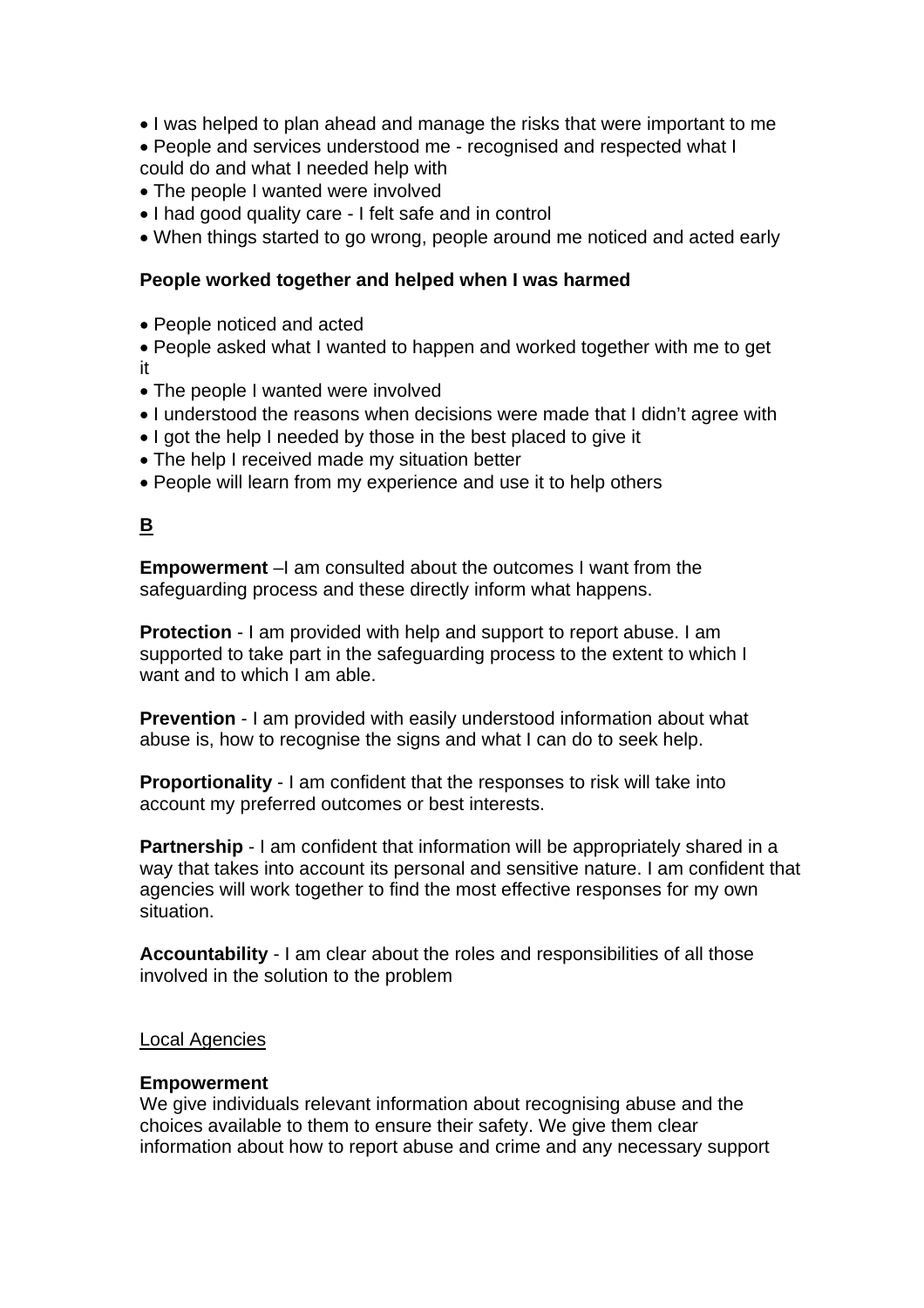in doing so. We consult them before we take any action. Where someone lacks capacity to make a decision, we always act in his or her best interests.

### **Protection**

Our local complaints, reporting arrangements for abuse and suspected criminal offences and risk assessments work effectively. Our governance arrangements are open and transparent and communicated to our citizens.

#### **Prevention**

We can effectively identify and appropriately respond to signs of abuse and suspected criminal offences. We make staff aware, through provision of appropriate training and guidance, of how to recognise signs and take any appropriate action to prevent abuse occurring. In all our work, we consider how to make communities safer.

### **Proportionality**

We discuss with the individual and where appropriate with partner agencies the proportionality of possible responses to the risk of significant harm before we take a decision. Our arrangements support the use of professional judgement and the management of risk.

### **Partnership**

We have effective local information-sharing and multi-agency partnership arrangements in place and staff understand these. We foster a "one" team approach that places the welfare of individuals above organisational boundaries.

## **Accountability**

The roles of all agencies are clear, together with the lines of accountability. Staff understand what is expected of them and others. Agencies recognise their responsibilities to each other, act upon them and accept collective responsibility for safeguarding arrangements.

These Principles are not separate but integral to wider Government policy.

#### **Links to other statements on adult social care**

#### No Secrets

This document builds on "No Secrets", which will remain as statutory guidance until at least 2013.

In the principles described above, we have taken account of the responses to the public consultation on "No Secrets" in 2008/09, the implementation of the Mental Capacity Act 2005 and the drive towards increasing personalisation of services.

The Government intends to seek to legislate for Safeguarding Adults Boards (SABs) Making existing Boards statutory, while maintaining their freedom to operate in locally flexible ways, will secure a transparent and locally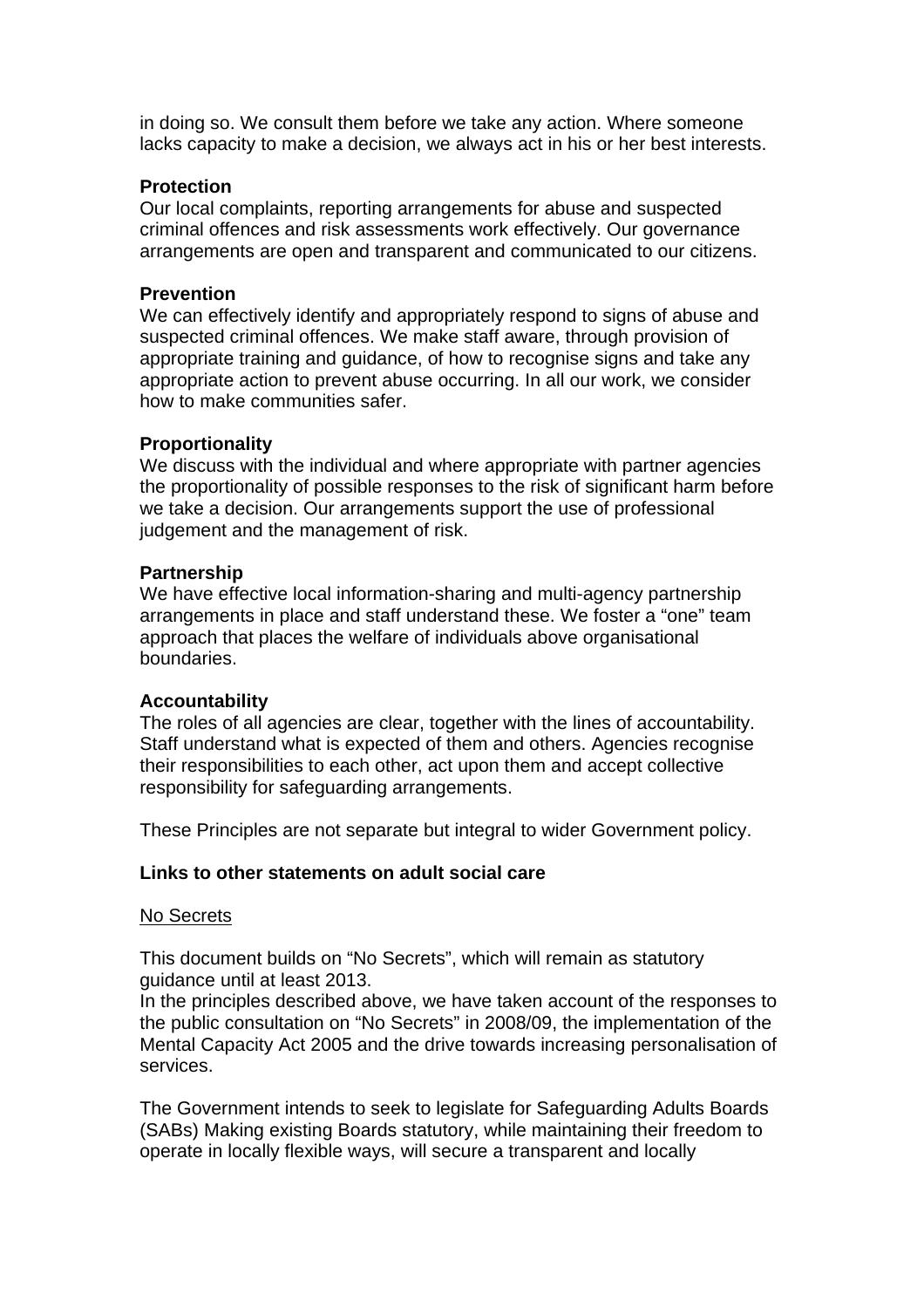accountable mechanism for local communities to ensure the protection of vulnerable adults.

Research commissioned by the Department of Health has shown that specific legislation for statutory Safeguarding Adults Boards would help to hold agencies accountable in ways which guidance, differentially binding on the partners, has not so far been able to do. Such a move is widely supported by stakeholders.

The Law Commission has now published the final report of its review of adult social care law and has recommended making SABs statutory.

## Vision for social care

.

We published *A vision for adult social care: Capable communities and active citizens* in November 2010. In the vision we set out a new direction for adult social care, putting personalised services and outcomes centre stage. We emphasized the crucial role of local government and front-line workers and carers in the delivery of personalisation, giving them the freedom and responsibility to improve care services. The section on protection made it clear that we should protect people when they are unable to protect themselves, and that this should not be at the cost of people's right to make decisions about how they live their lives.

#### Social care outcomes framework

With the sector, we have developed a new strategy for transparency, quality and outcomes framework in adult social care, which aims to empower councils, local people and the wider social care sector to undertake new leadership roles. It provides support to the critical link between adult social care and other local partners.

#### **Wider context**

#### Community Empowerment and Localism

The Government wishes to empower individuals to take responsibility for their own lives. This includes enabling them to protect themselves from harm and abuse, with and without assistance from others.

The Government also wishes to empower communities to make decisions and their own arrangements to suit local needs and priorities. This includes ensuring that we protect adults at risk of significant harm from abuse.

#### Policing reforms

 The Police Reform and Social Responsibility Bill is currently being considered by Parliament. Through this new legislation, in particular the introduction of Police and Crime Commissioners (PCCs), the Government is seeking to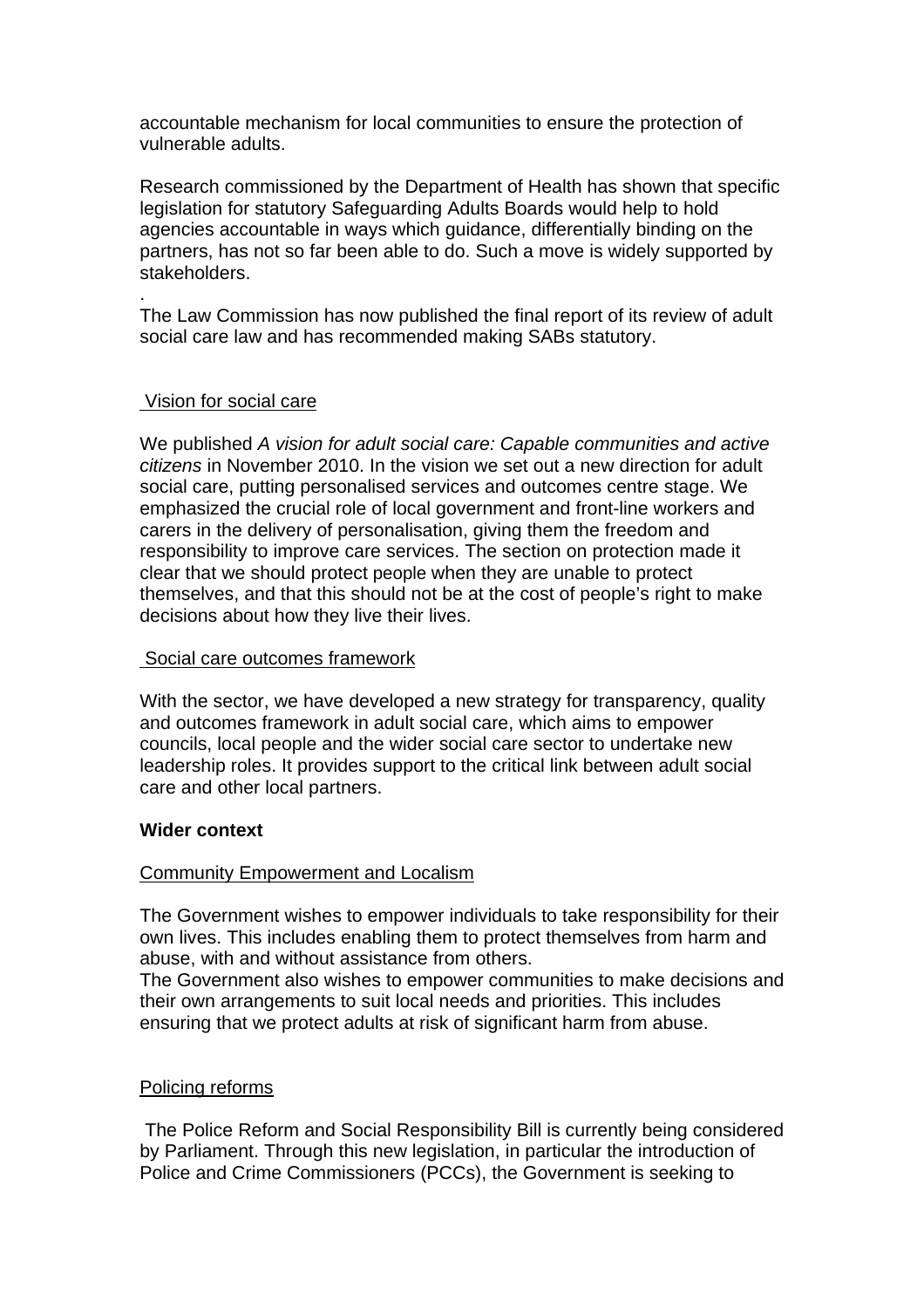ensure the public are able to set the direction of their policing and hold the police to account, through their PCC, for the provision of policing in their area. We will replace bureaucratic accountability to central Government with democratic accountability to the public.

## **Key milestones**

Publication of Law Commission report on the law on Adult Social Care 11 May 2011

Report of the Independent Commission on the Funding of Care and Support July 2011

White Paper on social care reform December 2011

# Supporting Materials

Below are links to some supportive good practice materials that underpin our approach to safeguarding. These include work we have both commissioned and co-produced with partners, such as SCIE, LGID (formerly IDeA) and CQC.

• A Vision for Adult Social Care: Capable Communities and Active Citizens

• Practical approaches to safeguarding and personalisation [http://www.dh.gov.uk/en/Publicationsandstatistics/Publications/PublicationsPo](http://www.dh.gov.uk/en/Publicationsandstatistics/Publications/PublicationsPolicyAndGuidance/DH_121508) [licyAndGuidance/DH\\_121508](http://www.dh.gov.uk/en/Publicationsandstatistics/Publications/PublicationsPolicyAndGuidance/DH_121508)

• The 2011/12 Adult Social Care Outcomes Framework and the formal Government response to the consultation *Transparency in outcomes: a framework for quality in adult social care* can be found at:

[http://www.dh.gov.uk/en/Consultations/Responsestoconsultations/DH\\_125464](http://www.dh.gov.uk/en/Consultations/Responsestoconsultations/DH_125464)

• Local Government Improvement and Development Standards and Probes for Adult Safeguarding Peer Review (LGID) http://www.idea.gov.uk/idk/core/page.do?pageId=22653865

• Health guidance for managers, commissioners and nurses. http://www.dh.gov.uk/en/Publicationsandstatistics/Publications/PublicationsPo licyAndGuidance/DH\_124882

• A guide to achieving good outcomes in safeguarding adults in health services, with a voluntary self-assessment framework